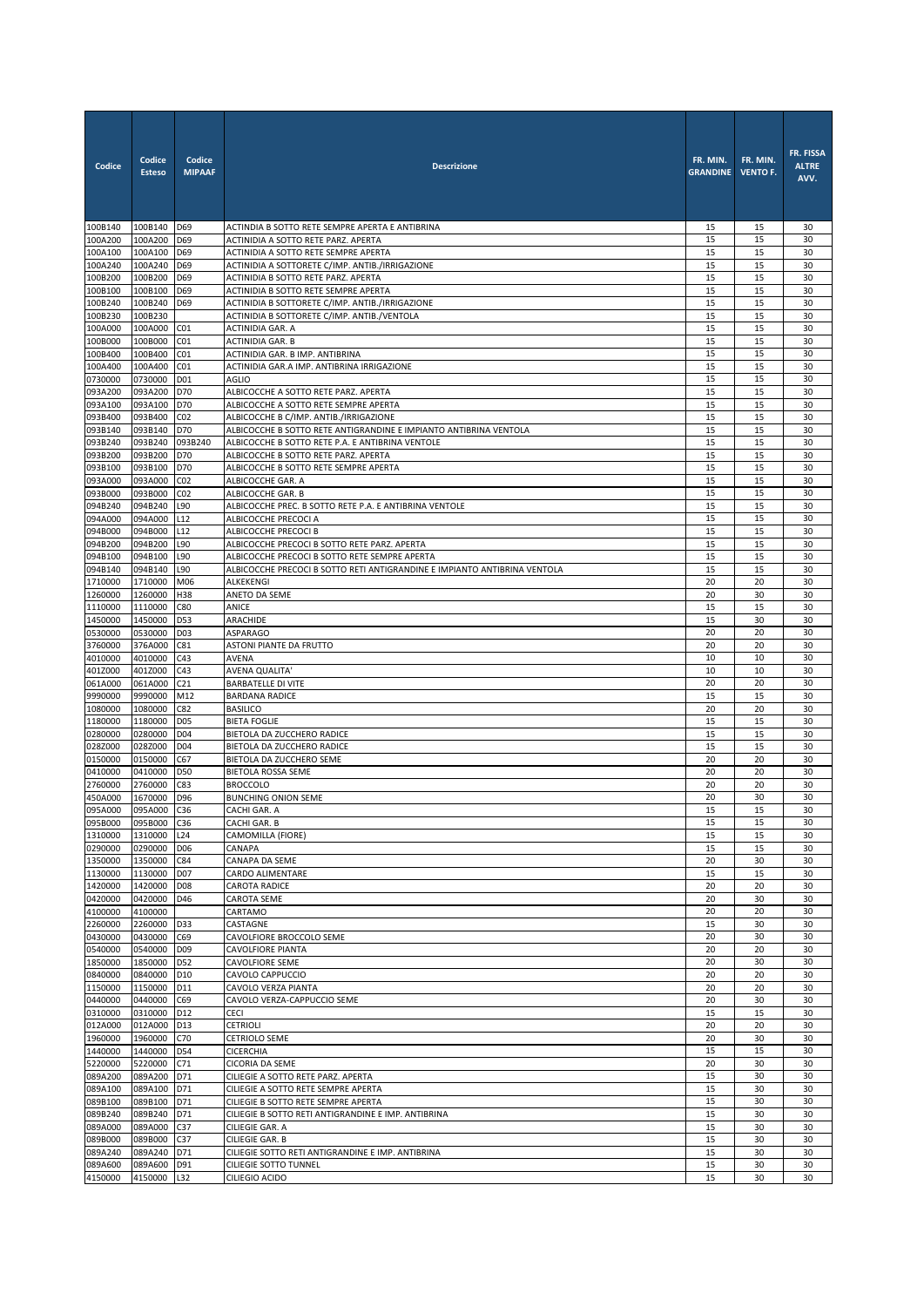| Codice             | Codice<br><b>Esteso</b> | Codice<br><b>MIPAAF</b>            | <b>Descrizione</b>                                             | FR. MIN.<br><b>GRANDINE</b> | FR. MIN.<br><b>VENTO F.</b> | FR. FISSA<br><b>ALTRE</b><br>AVV. |
|--------------------|-------------------------|------------------------------------|----------------------------------------------------------------|-----------------------------|-----------------------------|-----------------------------------|
| 0550000            | 0550000                 | C54                                | CIPOLLA (BULBI)                                                | 20                          | 20                          | 30                                |
| 0450000            | 0450000                 | C72                                | <b>CIPOLLA SEME</b>                                            | 20                          | 30                          | 30                                |
| 0560000            | 0560000<br>011A000      | D14                                | CIPOLLINE (BULBI)                                              | 20                          | 20                          | 30                                |
| 011A000<br>011C000 | 011C000                 | C33<br>C <sub>33</sub>             | <b>COCOMERI</b><br><b>COCOMERI</b>                             | 20<br>20                    | 20<br>20                    | 30<br>30                          |
| 9920000            | 992A000                 | M09                                | <b>COCOMERI MINI</b>                                           | 20                          | 20                          | 30                                |
| 2520000            | 2520000                 | D58                                | COLTURE ARBOREE DA BIOMASSA                                    | 20                          | 20                          | 30                                |
| 2370000            | 2370000                 | D55                                | COLTURE ERBACEE DI BIOMASSA                                    | 15                          | 15                          | 30                                |
| 1170000            | 1170000                 | D45                                | COLZA (SEME DA RIPRODUZIONE)                                   | 10                          | 10                          | 30                                |
| 0170000            | 0170000                 | C32                                | COLZA (SEME)                                                   | 10                          | 10                          | 30                                |
| 3170000            | 3170000                 | C32                                | COLZA PIANTA                                                   | 10                          | 10                          | 30                                |
| 1100000<br>1510000 | 1100000<br>1510000      | C86<br>C85                         | CORIANDOLO DA SEME<br>CORIANDOLO IN SEMI                       | 20<br>20                    | 30<br>30                    | 30<br>30                          |
| 3340000            | 3340000                 | H99                                | ECHINACEA PARTE AEREA                                          | 20                          | 20                          | 30                                |
| 4170000            | 4170000                 | L35                                | <b>ELICRISO</b>                                                | 15                          | 15                          | 30                                |
| 4180000            | 4180000                 | L36                                | <b>ERBA CIPOLLINA</b>                                          | 20                          | 20                          | 30                                |
| 1370000            | 1370000                 | D15                                | ERBA MEDICA FORAGGIO                                           | 15                          | 15                          | 30                                |
| 0370000            | 0370000                 | C68                                | ERBA MEDICA SEME                                               | 20                          | 30                          | 30                                |
| 9360000            | 9360000                 | L37                                | ERBAI DA BIOMASSA                                              | 15                          | 15                          | 30                                |
| 9300000            | 9300000                 | C87                                | <b>ERBAI GRAMINACEE</b>                                        | 15                          | 15                          | 30                                |
| 9310000<br>9320000 | 9310000<br>9320000      | C88<br>C89                         | <b>ERBAI LEGUMINOSE</b><br><b>ERBAI MISTI</b>                  | 15<br>15                    | 15<br>15                    | 30<br>30                          |
| 0220000            | 022A000                 | L39                                | <b>FAGIOLI DA INDUSTRIA</b>                                    | 20                          | 20                          | 30                                |
| 0210000            | 0210000                 | C45                                | <b>FAGIOLI FRESCHI</b>                                         | 20                          | 20                          | 30                                |
| 4190000            | 4190000                 | L40                                | FAGIOLI SECCHI NANI                                            | 20                          | 20                          | 30                                |
| 4200000            | 4200000                 | L41                                | FAGIOLI SECCHI RAMPICANTI                                      | 20                          | 20                          | 30                                |
| 0240000            | 0240000                 | C47                                | <b>FAGIOLINI</b>                                               | 20                          | 20                          | 30                                |
| 4210000            | 4210000                 | L42                                | FAGIOLINO DA INDUSTRIA                                         | 20                          | 20                          | 30                                |
| 3210000            | 3210000                 | D98                                | FAGIOLO DA SEME                                                | 20                          | 30                          | 30                                |
| 7010000<br>701Z000 | 7010000<br>701Z000      | D <sub>16</sub><br>D <sub>16</sub> | <b>FARRO</b><br><b>FARRO QUALITA'</b>                          | 10<br>10                    | 10<br>10                    | 30<br>30                          |
| 0320000            | 0320000                 | D17                                | <b>FAVE</b>                                                    | 15                          | 15                          | 30                                |
| 6320000            | 6320000                 | D18                                | <b>FAVINO</b>                                                  | 15                          | 15                          | 30                                |
| 3840000            | 3840000                 | L46                                | FAVINO DA SEME                                                 | 20                          | 30                          | 30                                |
| 077A000            | 077A000                 | C44                                | <b>FICHI</b>                                                   | 15                          | 15                          | 30                                |
| 197A000            | 197A000                 | C42                                | FICO INDIA                                                     | 15                          | 15                          | 30                                |
| 0570000            | 0570000                 | D19                                | <b>FINOCCHIO PIANTA</b>                                        | 20<br>20                    | 20<br>30                    | 30<br>30                          |
| 1120000<br>990A000 | 1120000<br>990A000      | D51<br>H <sub>27</sub>             | <b>FINOCCHIO SEME</b><br>FIORE DI ZUCCHINA                     | 20                          | 20                          | 30                                |
| 1490000            | 2730000                 | D <sub>20</sub>                    | FIORI IN PIENO CAMPO                                           | 20                          | 20                          | 30                                |
| 067A700            | 067A700                 | D92                                | FRAGOLE SOTTO SERRA                                            | 15                          | 15                          | 30                                |
| 067A600            | 067A600                 | D74                                | <b>FRAGOLE SOTTO TUNNEL</b>                                    | 15                          | 15                          | 30                                |
| 067A000            | 067A000                 | C38                                | <b>FRAGOLONI</b>                                               | 15                          | 15                          | 30                                |
| 9010000            | 9010000                 | H <sub>10</sub>                    | <b>FRUMENTO DURO</b>                                           | 10                          | 10                          | 30                                |
| 901H000<br>901Z000 | 901H000                 | H10                                | FRUMENTO DURO HYBRID                                           | 10<br>10                    | 10<br>10                    | 30<br>30                          |
| 146H000            | 901Z000<br>146H000 H12  | H10                                | FRUMENTO DURO QUALITA'<br>FRUMENTO DURO SEME HYBRID            | 10                          | 10                          | 30                                |
| 1460000            | 1460000                 | H <sub>12</sub>                    | FRUMENTO DURO(SEME)                                            | 10                          | 10                          | 30                                |
| 146Z000            | 146Z000                 | H12                                | FRUMENTO DURO(SEME) QUALITA'                                   | 10                          | 10                          | 30                                |
| 4040000            | 4530000 H79             |                                    | FRUMENTO POLONICO                                              | 10                          | 10                          | 30                                |
| 0010000            | 0010000                 | H11                                | <b>FRUMENTO TENERO</b>                                         | 10                          | 10                          | 30                                |
| 1470000            | 1470000                 | H13                                | FRUMENTO TENERO (SEME)                                         | 10                          | 10                          | 30                                |
| 147Z000<br>3040000 | 147Z000<br>3040000      | H13<br>L48                         | FRUMENTO TENERO (SEME) QUALITA'<br>FRUMENTO TENERO DA BIOMASSA | 10<br>10                    | 10<br>10                    | 30<br>30                          |
| 4260000            | 4260000                 | L50                                | FRUMENTO TENERO DA FORAGGIO                                    | 10                          | 10                          | 30                                |
| 4270000            | 4270000                 | L51                                | FRUMENTO TENERO DA INSILAGGIO                                  | 10                          | 10                          | 30                                |
| 001H000            | 001H000 H11             |                                    | FRUMENTO TENERO HYBRID                                         | 10                          | 10                          | 30                                |
| 001Z000            | 001Z000                 | H11                                | FRUMENTO TENERO QUALITA'                                       | 10                          | 10                          | 30                                |
| 147H000            | 147H000                 | H13                                | FRUMENTO TENERO SEME HYBRID                                    | 10                          | 10                          | 30                                |
| 0660000            | 0660000<br>2660000      | C48                                | <b>GIRASOLE</b>                                                | 10                          | 10                          | 30                                |
| 2660000<br>1660000 | 1660000                 | C48<br>D48                         | GIRASOLE<br><b>GIRASOLE DA SEME</b>                            | 10<br>10                    | 10<br>10                    | 30<br>30                          |
| 1010000            | 1010000                 | H14                                | GRANOSARACENO                                                  | 10                          | 10                          | 30                                |
| 554                | 002B000                 | H73                                | H73 UVA VINO VARIETALE                                         | 10                          | 10                          | 30                                |
| 722                | 002Z000                 | <b>H80</b>                         | H80 UVA DA VINO GAR. SPERIMENTALE DOP                          | 10                          | 10                          | 30                                |
| 902                | 002C000                 | <b>H80</b>                         | H80 UVA QUALITA' EXTRA DOP                                     | 10                          | 10                          | 30                                |
| 807                | 002B300                 | <b>H80</b>                         | H80 UVA VINO DOC C/IMP. ANTIB./VENTOLA                         | 10                          | 10                          | 30                                |
| 502<br>002B400     | 002B000<br>002B400      | H80<br>H80                         | H80 UVA VINO DOP<br>H80 UVA VINO SOTTO IMP. ANTIBRINA DOP      | 10<br>10                    | 10<br>10                    | 30<br>30                          |
| 474                | 002Z000                 | H81                                | H81 UVA DA VINO GAR. SPERIMENTALE IGP                          | 10                          | 10                          | 30                                |
| 499                | 002C000                 | H81                                | H81 UVA QUALITA' EXTRA IGP                                     | 10                          | 10                          | 30                                |
| 480                | 002B000 H81             |                                    | H81 UVA VINO IGP                                               | 10                          | 10                          | 30                                |
| 808                | 002B300                 | H81                                | H81 UVA VINO IGT C/IMP. ANTIB./VENTOLA                         | 10                          | 10                          | 30                                |
| 475                | 002Z000                 | H82                                | H82 UVA DA VINO GAR. SPERIMENTALE COMUNE                       | 10                          | 10                          | 30                                |
| 507                | 002C000 H82             |                                    | H82 UVA QUALITA' EXTRA COMUNE                                  | 10                          | 10                          | 30                                |
| 481                | 002B000 H82             |                                    | H82 UVA VINO COMUNE                                            | 10                          | 10                          | 30                                |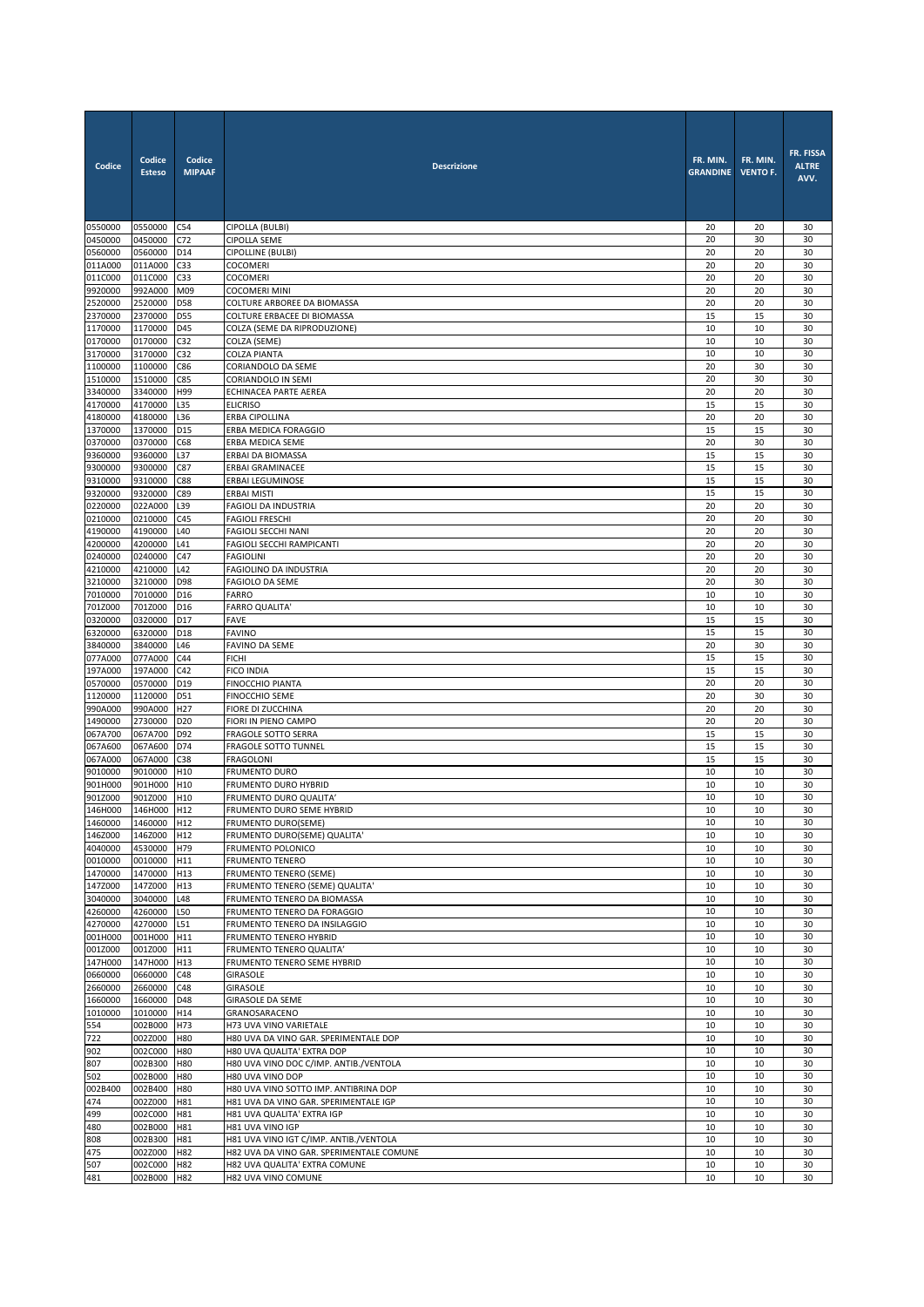| Codice             | Codice<br><b>Esteso</b> | Codice<br><b>MIPAAF</b> | <b>Descrizione</b>                                                                      | FR. MIN.<br><b>GRANDINE</b> | FR. MIN.<br><b>VENTO F.</b> | FR. FISSA<br><b>ALTRE</b><br>AVV. |
|--------------------|-------------------------|-------------------------|-----------------------------------------------------------------------------------------|-----------------------------|-----------------------------|-----------------------------------|
| 809                | 002B300                 | <b>H82</b>              | H82 UVA VINO COMUNE C/IMP. ANTIB./VENTOLA                                               | 10                          | 10                          | 30                                |
| 527                | 002B400                 | H82                     | H82 UVA VINO SOTTO IMP. ANTIBRINA COMUNE                                                | 10<br>10                    | 10<br>10                    | 30<br>30                          |
| 002D200<br>002C400 | 002D200<br>002C400      | H83<br><b>H83</b>       | H83 UVA VINO D SOTTO RETE<br>H83 UVA VINO DANNO QUALITA' EXTRA SOTTO IMP. ANTIBRINA DOP | 10                          | 10                          | 30                                |
| 002C240            | 002C240                 | <b>H83</b>              | H83 UVA VINO DANNO QUALITA' EXTRA SOTTO RETE E IMP. ANTIBRINA DOP                       | 10                          | 10                          | 30                                |
| 002B200            | 002B200 H83             |                         | H83 UVA VINO DOP SOTTO RETE PARZ. APERTA                                                | 10                          | 10                          | 30                                |
| 002B100            | 002B100                 | H83                     | H83 UVA VINO DOP SOTTO RETE SEMPRE APERTA                                               | 10                          | 10                          | 30                                |
| 002C200            | 002C200                 | H83                     | H83 UVA VINO QUALITA' EXTRA SOTTO RETE PARZ. APERTA DOP                                 | 10                          | 10                          | 30                                |
| 002C100            | 002C100                 | H83                     | H83 UVA VINO QUALITA' EXTRA SOTTO RETE SEMPRE APERTA DOP                                | 10                          | 10                          | 30                                |
| 0460000<br>1160000 | 0460000                 | C74                     | <b>INSALATA SEME</b>                                                                    | 20<br>20                    | 30<br>20                    | 30<br>30                          |
| 2180000            | 1160000<br>2180000      | C52<br>C74              | LAMPONI<br>LATTUGA SEME                                                                 | 20                          | 30                          | 30                                |
| 0200000            | 0200000                 | D21                     | LATTUGHE\INDIVIE                                                                        | 20                          | 20                          | 30                                |
| 1400000            | 1400000                 | L54                     | LAVANDA                                                                                 | 20                          | 20                          | 30                                |
| 0330000            | 0330000                 | D <sub>22</sub>         | LENTICCHIE                                                                              | 20                          | 20                          | 30                                |
| 0190000            | 0190000                 | C91                     | <b>LINO</b>                                                                             | 15                          | 15                          | 30                                |
| 9890000            | 9890000                 | H <sub>28</sub>         | LINO DA SEME                                                                            | 20                          | 30                          | 30                                |
| 1070000<br>1480000 | 1070000<br>1480000      | H18<br>C92              | LOIETTO<br>LOIETTO DA SEME                                                              | 15<br>20                    | 15<br>30                    | 30<br>30                          |
| 0340000            | 0340000                 | H17                     | <b>LUPINI</b>                                                                           | 20                          | 20                          | 30                                |
| 4320000            | 4320000                 | L57                     | <b>MAGGIORANA</b>                                                                       | 15                          | 15                          | 30                                |
| 3050000            | 3050000                 | L58                     | MAIS DA BIOMASSA                                                                        | 10                          | 10                          | 30                                |
| 305B000            | 305B000                 | L58                     | MAIS DA BIOMASSA QUALITA'                                                               | 10                          | 10                          | 30                                |
| 305Q000<br>305Z000 | 305Q000                 | L58                     | MAIS DA BIOMASSA QUALITA'                                                               | 10<br>10                    | 10<br>10                    | 30<br>30                          |
| 0050000            | 305Z000<br>0050000      | L58<br>CO <sub>3</sub>  | MAIS DA BIOMASSA QUALITA'<br>MAIS DA GRANELLA                                           | 10                          | 10                          | 30                                |
| 005Q000            | 005Q000                 | C <sub>03</sub>         | MAIS DA GRANELLA QUALITA'                                                               | 10                          | 10                          | 30                                |
| 007Z000            | 007Z000                 | D <sub>23</sub>         | MAIS DA INSILAGGIO QUALITA'                                                             | 10                          | 10                          | 30                                |
| 4330000            | 4330000                 | L59                     | MAIS DA POPCORN                                                                         | 10                          | 10                          | 30                                |
| 205A000            | 205A000                 | D <sub>24</sub>         | MAIS DOLCE                                                                              | 10                          | 10                          | 30                                |
| 005Z000<br>007A000 | 005Z000<br>007A000 D23  | CO <sub>3</sub>         | MAIS GRANELLA QUALITA'<br>MAIS INSILAGGIO                                               | 10<br>10                    | 10<br>10                    | 30<br>30                          |
| 007Q000            | 007Q000                 | 023                     | MAIS INSILAGGIO QUALITA'                                                                | 10                          | 10                          | 30                                |
| 1050000            | 1050000                 | C39                     | <b>MAIS SEME</b>                                                                        | 10                          | 10                          | 30                                |
| 4340000            | 4340000                 | L60                     | MALVA                                                                                   | 15                          | 15                          | 30                                |
| 0780000            | 0780000                 | C61                     | MANDORLE                                                                                | 15                          | 30                          | 30                                |
| 058A000<br>083A400 | 058A000<br>083A400      | C58<br>H52              | MELANZANE<br>MELE A SOTTO IMP. ANTIBRINA                                                | 20<br>15                    | 20<br>15                    | 30<br>30                          |
| 083A200            | 083A200 D76             |                         | MELE A SOTTO RETE PARZ. APERTA                                                          | 15                          | 15                          | 30                                |
| 083A100            | 083A100                 | D76                     | MELE A SOTTO RETE SEMPRE APERTA                                                         | 15                          | 15                          | 30                                |
| 083B400            | 083B400                 | H52                     | MELE B SOTTO IMP. ANTIBRINA                                                             | 15                          | 15                          | 30                                |
| 083B240            | 083B240                 | L95                     | MELE B SOTTO RETE E IMP. ANTIBRINA                                                      | 15                          | 15                          | 30                                |
| 083B200<br>083B100 | 083B200<br>083B100      | D76<br>D76              | MELE B SOTTO RETE PARZ. APERTA<br>MELE B SOTTO RETE SEMPRE APERTA                       | 15<br>15                    | 15<br>15                    | 30<br>30                          |
| 083B140            | 083B140 L95             |                         | MELE B SOTTO RETE SEMPRE APERTA E ANTIBIRNA                                             | 15                          | 15                          | 30                                |
| 083D400            | 083D400 H52             |                         | MELE D IMP. ANTIBRINA                                                                   | 15                          | 15                          | 30                                |
| 083D200            | 083D200 D76             |                         | MELE D SOTTO RETE PARZ. APERTA                                                          | 15                          | 15                          | 30                                |
| 083A000            | 083A000 C04             |                         | MELE GAR. A                                                                             | 15                          | 15                          | 30                                |
| 083B000            | 083B000<br>4350000      | CO <sub>4</sub>         | MELE GAR. B                                                                             | 15<br>15                    | 15<br>15                    | 30<br>30                          |
| 4350000<br>1330000 | 1330000                 | L62<br>H35              | MELISSA<br>MELOGRANO                                                                    | 15                          | 15                          | 30                                |
| 206A000            | 206A000                 | C <sub>34</sub>         | <b>MELONI</b>                                                                           | 20                          | 20                          | 30                                |
| <b>206C000</b>     | 206C000                 | C34                     | <b>MELONI</b>                                                                           | 20                          | 20                          | 30                                |
| 4370000            | 4370000                 | L63                     | MENTA DOLCE                                                                             | 15                          | 15                          | 30                                |
| 4380000            | 4380000                 | L64                     | <b>MENTA PIPERITA</b><br><b>MIGLIO</b>                                                  | 15                          | 15                          | 30                                |
| 1090000<br>5500200 | 1090000<br>5500200 D77  | C93                     | MIRTILLI SOTTO RETE                                                                     | 10<br>20                    | 10<br>20                    | 30<br>30                          |
| 5500000            | 5500000                 | C51                     | <b>MIRTILLO</b>                                                                         | 20                          | 20                          | 30                                |
| 5510000            | 5510000                 | C66                     | <b>MORE</b>                                                                             | 20                          | 20                          | 30                                |
| 165A000            | 165A000 D57             |                         | NESTI DI VITE                                                                           | 20                          | 20                          | 30                                |
| 887A200            | 887A200                 | D79                     | NETTARINE A SOTTO RETE PARZ. APERTA                                                     | 15                          | 15                          | 30                                |
| 887A100<br>887B400 | 887A100<br>887B400      | D79<br>CO <sub>5</sub>  | NETTARINE A SOTTO RETE SEMPRE APERTA<br>NETTARINE B SOTTO IMP. ANTIBRINA                | 15<br>15                    | 15<br>15                    | 30<br>30                          |
| 887B200            | 887B200                 | D79                     | NETTARINE B SOTTO RETE PARZ. APERTA                                                     | 15                          | 15                          | 30                                |
| 887A000            | 887A000                 | CO <sub>5</sub>         | NETTARINE GAR. A                                                                        | 15                          | 15                          | 30                                |
| 887B000            | 887B000                 | C <sub>0</sub> 5        | NETTARINE GAR. B                                                                        | 15                          | 15                          | 30                                |
| 887B100            | 887B100 D79             |                         | NETTARINE GAR. B SOTTO RETE SEMPRE APERTA                                               | 15                          | 15                          | 30                                |
| 887C400<br>987B400 | 887C400<br>987B400      | CO <sub>5</sub><br>CO6  | NETTARINE IMP. ANTIBRINA IRRIGAZIONE<br>NETTARINE PR. B SOTTO IMP. ANTIBRINA            | 15<br>15                    | 15<br>15                    | 30<br>30                          |
| 987A000            | 987A000                 | C <sub>06</sub>         | NETTARINE PR. GAR. A                                                                    | 15                          | 15                          | 30                                |
| 987B000            | 987B000                 | CO6                     | NETTARINE PR. GAR. B                                                                    | 15                          | 15                          | 30                                |
| 987A200            | 987A200                 | D78                     | NETTARINE PREC. A SOTTO RETE PARZ. APERTA                                               | 15                          | 15                          | 30                                |
| 987A100            | 987A100 D78             |                         | NETTARINE PREC. A SOTTO RETE SEMPRE APERTA                                              | 15                          | 15                          | 30                                |
| 987B200<br>987B100 | 987B200 D78<br>987B100  | D78                     | NETTARINE PREC. B SOTTO RETE PARZ. APERTA<br>NETTARINE PREC. B SOTTO RETE SEMPRE APERTA | 15<br>15                    | 15<br>15                    | 30<br>30                          |
| 0800000            | 0800000                 | C59                     | <b>NOCCIOLE</b>                                                                         | 15                          | 30                          | 30                                |
|                    |                         |                         |                                                                                         |                             |                             |                                   |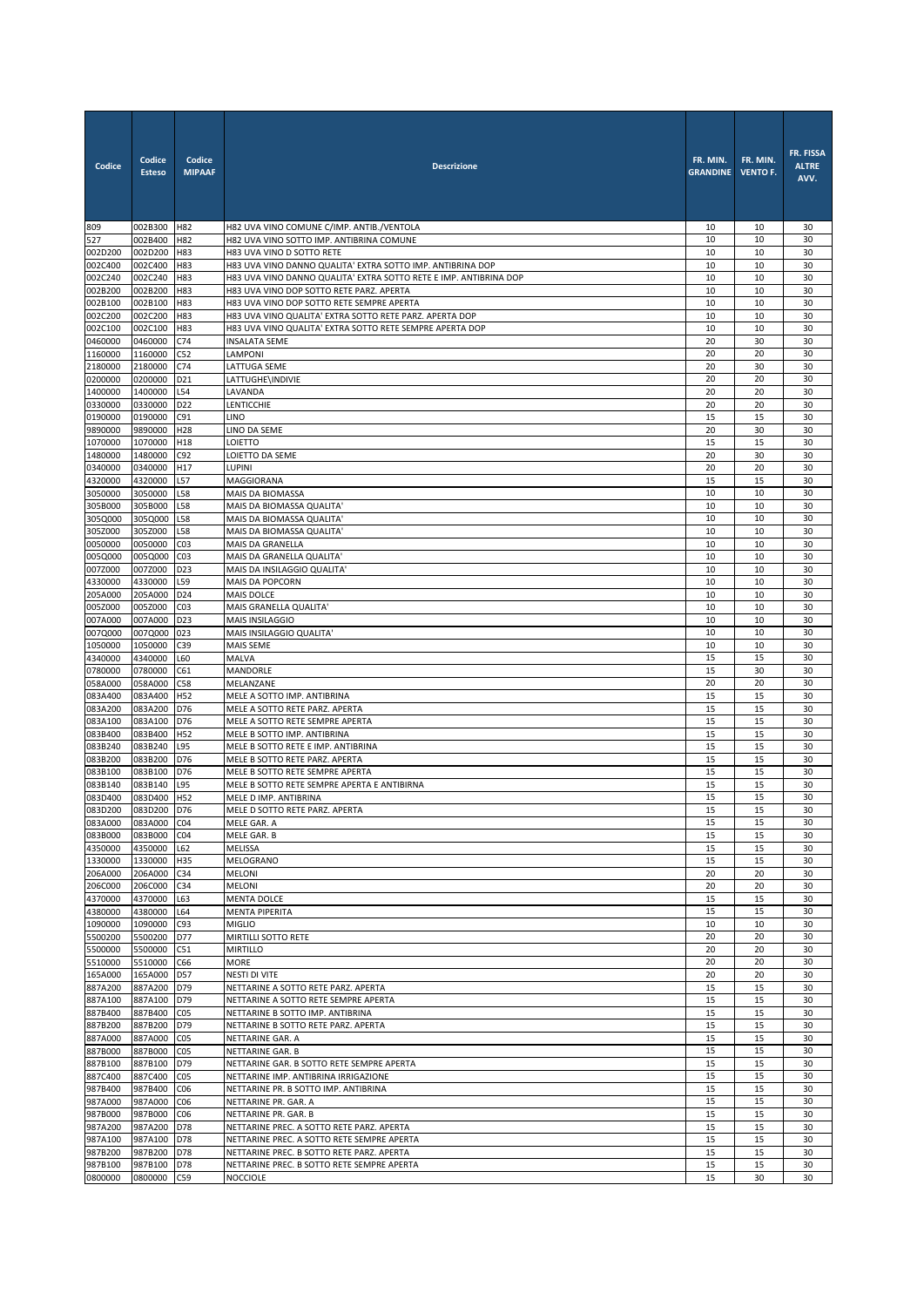| Codice             | Codice<br><b>Esteso</b> | Codice<br><b>MIPAAF</b> | <b>Descrizione</b>                                                                | FR. MIN.<br><b>GRANDINE</b> | FR. MIN.<br><b>VENTO F.</b> | FR. FISSA<br><b>ALTRE</b><br>AVV. |
|--------------------|-------------------------|-------------------------|-----------------------------------------------------------------------------------|-----------------------------|-----------------------------|-----------------------------------|
| 0790000            | 0790000                 | D38                     | <b>NOCI</b>                                                                       | 15                          | 30                          | 30                                |
| 081A000            | 081A000                 | C41                     | OLIVE OLIO                                                                        | 10                          | 15                          | 30                                |
| 081C000<br>181A000 | 081C000                 | C41                     | OLIVE OLIO                                                                        | 10                          | 15                          | 30                                |
| 4410000            | 181A000<br>4410000      | C40<br>L67              | <b>OLIVE TAVOLA</b><br>ORIGANO                                                    | 10<br>15                    | 15<br>15                    | 30<br>30                          |
| 4420000            | 4420000                 | L68                     | <b>ORTICA</b>                                                                     | 15                          | 15                          | 30                                |
| 6010000            | 6010000                 | C29                     | ORZO                                                                              | 10                          | 10                          | 30                                |
| 0160000            | 0160000                 | D60                     | ORZO (SEME)                                                                       | 10                          | 10                          | 30                                |
| 016Z000            | 016Z000                 | D60                     | ORZO (SEME) QUALITA'                                                              | 10                          | 10                          | 30                                |
| 6020000            | 6020000                 | C29                     | ORZO CEROSO                                                                       | 10                          | 10                          | 30                                |
| 3090000<br>601Z000 | 3090000                 | L69                     | ORZO DA BIOMASSA<br>ORZO QUALITA'                                                 | 10<br>10                    | 10<br>10                    | 30<br>30                          |
| 1040000            | 601Z000<br>1040000      | C29<br>L70              | PASSIFLORA (PIANTA)                                                               | 20                          | 20                          | 30                                |
| 3100000            | 3100000                 | L09                     | PASTONE DA MAIS                                                                   | 10                          | 10                          | 30                                |
| 0180000            | 0180000                 | C35                     | PATATE                                                                            | 15                          | 15                          | 30                                |
| 1590000            | 1590000                 | H24                     | PEPERONCINO                                                                       | 20                          | 30                          | 30                                |
| 059A000            | 059A000                 | C <sub>22</sub>         | PEPERONI                                                                          | 20                          | 30                          | 30                                |
| 085A200            | 085A200 D83             |                         | PERE A SOTTO RETE PARZ. APERTA                                                    | 15                          | 15                          | 30                                |
| 085A100            | 085A100                 | D83                     | PERE A SOTTO RETE SEMPRE APERTA                                                   | 15                          | 15                          | 30                                |
| 085B200<br>085B100 | 085B200<br>085B100      | D83<br>D83              | PERE B SOTTO RETE PARZ. APERTA<br>PERE B SOTTO RETE SEMPRE APERTA                 | 15<br>15                    | 15<br>15                    | 30<br>30                          |
| 085A000            | 085A000                 | C <sub>07</sub>         | PERE GAR. A                                                                       | 15                          | 15                          | 30                                |
| 085B000            | 085B000                 | CO <sub>7</sub>         | PERE GAR. B                                                                       | 15                          | 15                          | 30                                |
| 851B000            | 851B000                 | CO8                     | PERE PR. GAR. B                                                                   | 15                          | 15                          | 30                                |
| 851A200            | 851A200                 | D82                     | PERE PREC. A SOTTO RETE PARZ. APERTA                                              | 15                          | 15                          | 30                                |
| 851A100            | 851A100                 | D82                     | PERE PREC. A SOTTO RETE SEMPRE APERTA                                             | 15                          | 15                          | 30                                |
| 851B200            | 851B200                 | D82                     | PERE PREC. B SOTTO RETE PARZ. APERTA                                              | 15                          | 15                          | 30                                |
| 851B100<br>851C000 | 851B100<br>851C000      | D82<br>CO8              | PERE PREC. B SOTTO RETE SEMPRE APERTA<br>PERE PREC.C                              | 15<br>15                    | 15<br>15                    | 30<br>30                          |
| 851A000            | 851A000                 | CO8                     | PERE PRECOCI GAR. A                                                               | 15                          | 15                          | 30                                |
| 087A200            | 087A200                 | D85                     | PESCHE A SOTTO RETE PARZ. APERTA                                                  | 15                          | 15                          | 30                                |
| 087A100            | 087A100                 | D85                     | PESCHE A SOTTO RETE SEMPRE APERTA                                                 | 15                          | 15                          | 30                                |
| 087B400            | 087B400                 | C09                     | PESCHE B SOTTO IMP. ANTIBRINA                                                     | 15                          | 15                          | 30                                |
| 087B200            | 087B200                 | D85<br>D85              | PESCHE B SOTTO RETE PARZ. APERTA<br>PESCHE B SOTTO RETE SEMPRE APERTA             | 15<br>15                    | 15<br>15                    | 30<br>30                          |
| 087B100<br>087A000 | 087B100<br>087A000      | CO <sub>9</sub>         | PESCHE GAR. A                                                                     | 15                          | 15                          | 30                                |
| 087B000            | 087B000                 | C09                     | PESCHE GAR. B                                                                     | 15                          | 15                          | 30                                |
| 087C400            | 087C400                 | C <sub>0</sub>          | PESCHE IMP. ANTIBRINA IRRIGAZIONE                                                 | 15                          | 15                          | 30                                |
| 871B000            | 871B000                 | C10                     | PESCHE PR. GAR. B                                                                 | 15                          | 15                          | 30                                |
| 871A200            | 871A200                 | D84                     | PESCHE PREC. A SOTTO RETE PARZ. APERTA                                            | 15                          | 15                          | 30                                |
| 871A100            | 871A100                 | D84                     | PESCHE PREC. A SOTTO RETE SEMPRE APERTA<br>PESCHE PREC. B SOTTO RETE PARZ. APERTA | 15<br>15                    | 15<br>15                    | 30<br>30                          |
| 871B200<br>871B100 | 871B200<br>871B100      | D84<br>D84              | PESCHE PREC. B SOTTO RETE SEMPRE APERTA                                           | 15                          | 15                          | 30                                |
| 871A000            | 871A000                 | C10                     | PESCHE PRECOCI GAR. A                                                             | 15                          | 15                          | 30                                |
| 8000700            | 8000700                 | C94                     | PIANTE ORNAMENTALI SOTTO SERRA                                                    | 20                          | 20                          | 30                                |
| 8000600            | 8000600                 | D80                     | PIANTE ORNAMENTALI SOTTO TUNNEL                                                   | 20                          | 20                          | 30                                |
| 0640000            | 0640000 C11             |                         | PIANTINE DI VITI PORTA INNESTO                                                    | 20                          | ZU                          | 30                                |
| 1360000            | 1360000                 | D41                     | PIOPPI (A DIMORA)                                                                 | 20                          | 20                          | 30                                |
| 1270000<br>0260000 | 1270000                 | D47                     | PISELLI DA SEME<br>PISELLI FRESCHI                                                | 20<br>20                    | 30<br>20                    | 30<br>30                          |
| 0270000            | 0260000<br>0270000      | C46<br>L72              | PISELLI SECCHI                                                                    | 20                          | 20                          | 30                                |
| 2270000            | 2270000                 | C96                     | PISELLO PROTEICO                                                                  | 20                          | 20                          | 30                                |
| 1240000            | 1240000                 | C57                     | PISTACCHIO                                                                        | 20                          | 20                          | 30                                |
| 9980000            | 9980000                 | L05                     | POMODORINO ALTRE LAVORAZIONI                                                      | 15                          | 15                          | 30                                |
| 998R000<br>009A000 | 998R000<br>009A000      | L05<br>C12              | POMODORINO ALTRE LAVORAZIONI<br>POMODORO CONCENTRATO                              | 15<br>15                    | 15<br>15                    | 30<br>30                          |
| 009C000            | 009C000                 | C12                     | POMODORO CONCENTRATO                                                              | 15                          | 15                          | 30                                |
| 009R000            | 009R000                 | C12                     | POMODORO CONCENTRATO                                                              | 15                          | 15                          | 30                                |
| 008A000            | 008A000                 | C14                     | POMODORO PELATO                                                                   | 15                          | 15                          | 30                                |
| 008R000            | 008R000                 | C14                     | POMODORO PELATO                                                                   | 15                          | 15                          | 30                                |
| 010A000            | 010A000                 | C13                     | POMODORO TAVOLA                                                                   | 15                          | 15                          | 30                                |
| 0600000            | 0600000                 | D27                     | PORRO (PIANTA)                                                                    | 15                          | 15                          | 30                                |
| 0470000<br>1140000 | 0470000<br>1140000      | C75<br>C99              | PORRO SEME<br>PREZZEMOLO PIANTA                                                   | 20<br>20                    | 30<br>20                    | 30<br>30                          |
| 0480000            | 0480000                 | D43                     | PREZZEMOLO SEME                                                                   | 20                          | 30                          | 30                                |
| 0060000            | 0060000                 | D94                     | QUINOA                                                                            | 15                          | 15                          | 30                                |
| 5210000            | 5210000                 | D28                     | <b>RADICCHIO</b>                                                                  | 20                          | 20                          | 30                                |
| 5200000            | 5200000                 | C71                     | RADICCHIO SEME                                                                    | 20                          | 30                          | 30                                |
| 1780000            | 1780000                 | D61                     | <b>RAPA</b>                                                                       | 15                          | 15                          | 30                                |
| 0490000<br>0500000 | 0490000<br>0500000      | C76<br>C77              | RAPE SEME<br>RAVANELLO SEME                                                       | 20<br>20                    | 30<br>30                    | 30<br>30                          |
| 0680000            | 0680000                 | C62                     | <b>RIBES</b>                                                                      | 20                          | 20                          | 30                                |
| 0040000            | 0040000                 | C15                     | <b>RISO</b>                                                                       | 10                          | 10                          | 30                                |
| 9030000            | 9030000                 | L73                     | RISO DA SEME                                                                      | 10                          | 10                          | 30                                |
| 903A000            | 903A000                 | L73                     | RISO DA SEME QUALITA'                                                             | 10                          | 10                          | 30                                |
| 903Z000            | 903Z000                 | L73                     | RISO DA SEME QUALITA' EXTRA                                                       | 10                          | 10                          | 30                                |